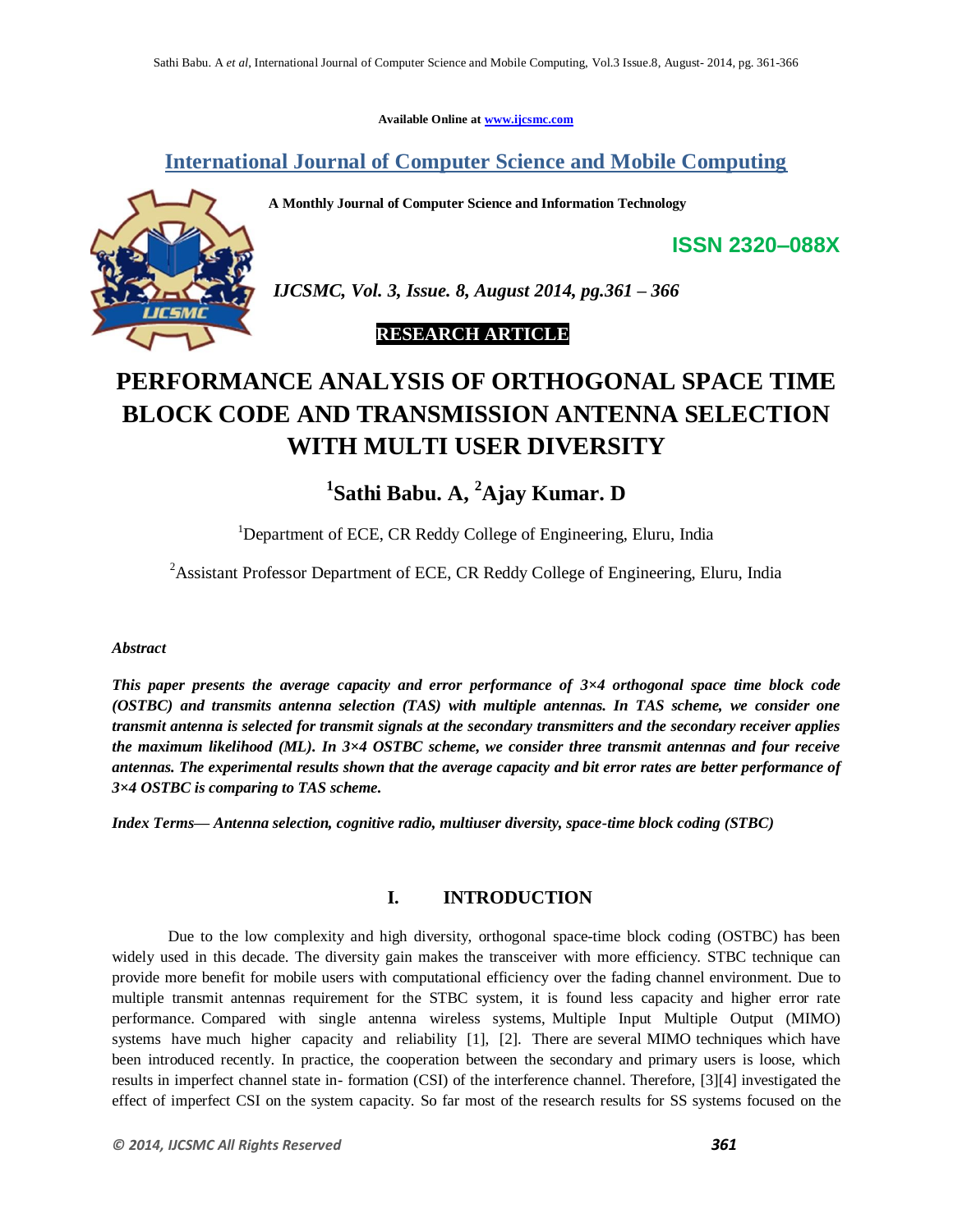single antenna case. Recently, applying the multiple-input multiple-output (MIMO) technology to cognitive radio networks has received growing interest. For instance, [5] employed multiple antennas at the secondary transmitter to manage the tradeoff between throughput and interference constraint. More recently, [6] considered the capacity limits of a multiuser multi-antenna CR network where only the base stations are equipped with multi-antennas.

In this paper is organized as follows. System model of spectrum sharing antenna in section II. Explain the TAS and OSTCBC in section III and IV. BER and capacity calculation in section V. The simulation results are presented in Section IV. Concluding remarks are made in Section V.

#### **II. SYSTEM MODEL**

We consider a spectrum sharing communication system where Gk secondary transmitters utilize a spectrum licensed to a primary user as shown in figure.1.



**Figure.1. system model**

In the spectrum sharing (SS) system, the data transmission of secondary transmitters resulting in a higher interference level than an interference temperature at the primary user is not allowed. The interference temperature represents the maximum allowable interference power level at the primary user. In the SS system, all the secondary transmitters Gk is transmit data to the target secondary receiver and calculate the maximum allowable transmit power Ptx according to αi to satisfy the interference temperature constraint at the primary user. Then, each secondary transmitter shows its transmit power Ptx to the secondary receiver so that the secondary receiver selects the best secondary transmitter in terms of the received signal-to-noise power ratio. The maximum transmitted power  $P_{T}^{k}$  at the secondary transmitter can be selected according to the rule:

$$
P_T^k\!\!=\!\left\{\begin{array}{ll}\frac{Q}{\|\mathbf{G}_k\|_F^2} & \|\mathbf{G}_k\|_F^2 > \frac{Q}{P_k}\\P_k & \|\mathbf{G}_k\|_F^2 \leq \frac{Q}{P_k}\end{array}\right.
$$

Where ||·||F is the Frobenius norm

Pk denotes the peak power of the kth secondary transmitter.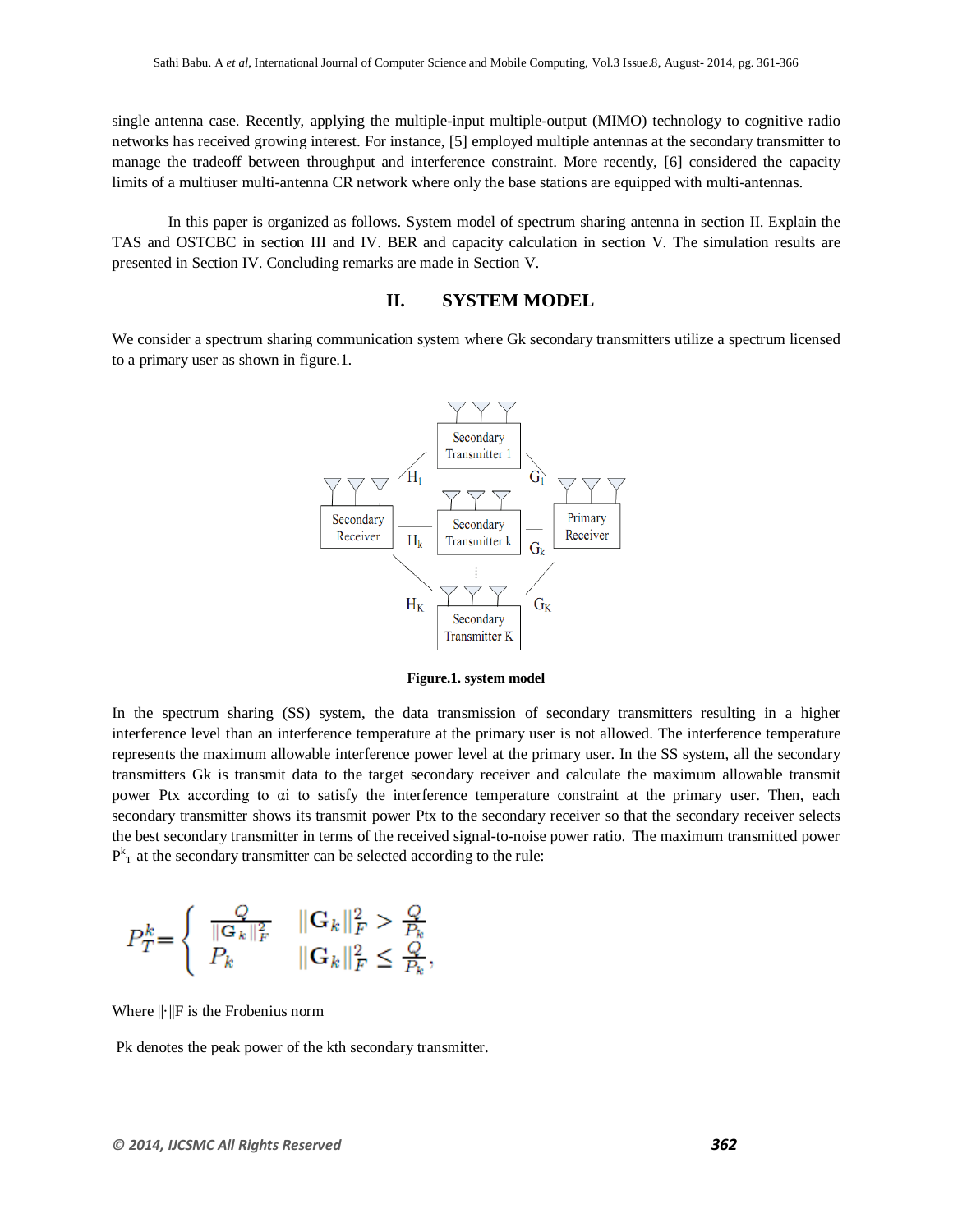#### **III. TAS SCHEME**

In TAS scheme uses single transmit antenna, which is high total received signal power at the receiver, is selected for uncoded transmission. This paper resides in both the average capacity and bit error rate. Based on the BER expression, it is shown that the TAS scheme can asymptotically achieve a full diversity order, although only a single transmit antenna is selected for transmission. we mainly focus on the error performance and capacity of the TAS scheme. The block diagram of TAS as shown in fig 2



**Fig.2. An TAS system.**

In fig.2, we consider an (Lt, 1; Lr) TAS system in flat Rayleigh fading channels. where H denote the Lr  $\times$  Lt Channel matrix. The channel coefficients are the fading coefficients hi,j,  $1 \le i \le L$ t,  $1 \le j \le L$ r, which are modeled as independent samples of complex Gaussian random variables with a zero mean and the variance of 0.5 per dimension. An  $Lr \times 1$  vector is a column of H. It is used to denote the channel between the single selected transmit antenna and Lr receive antennas. The single selected transmit antenna is maximizes the total received signal power. In feedback channel, the value of I is available to the transmitter. It is well known that the output SNR of a maximalratio combiner, also referred to as post-processing SNR, is just the sum of the SNRs at different receive antennas. Therefore, the selection criterion which maximizing the instantaneous post-processing SNR. This justifies the optimality of the selection criterion. The selection criterion of maximizing the total received power has been widely adopted in the system with antenna selection

The uncoded signal x is transmitted over the single selected antenna, the received signal vector can be expressed as

 $y = hx + n$ 

where h is the channel coefficients and n is the additive white Gaussian noise.

#### **IV. OSTBC SYSYEM**

OSTBCs were first introduced by Alamouti for a two transmit antenna MIMO system and, then extended to MIMO systems with more than two transmit antennas. The goal of OSTBC is to achieve the higher diversity, higher capacity and less bit error rate.

The basic concept of OSTBC is to divide the *K* transmitted symbols in a codeword into *G* independent groups that is all symbols in any group are orthogonal, such as matched filtering, while strict orthogonality among the symbols within a group is not required. At receiver, the received symbols can be separated into *G* independent groups by using maximum likelihood (ML) decoding of different groups can be performed separately and in parallel, and the ML decoding of every group can be achieved by jointly detecting only *K*/*G* complex symbols that are within the same group. In this technique can achieve full diversity and less error performance. Hence to divide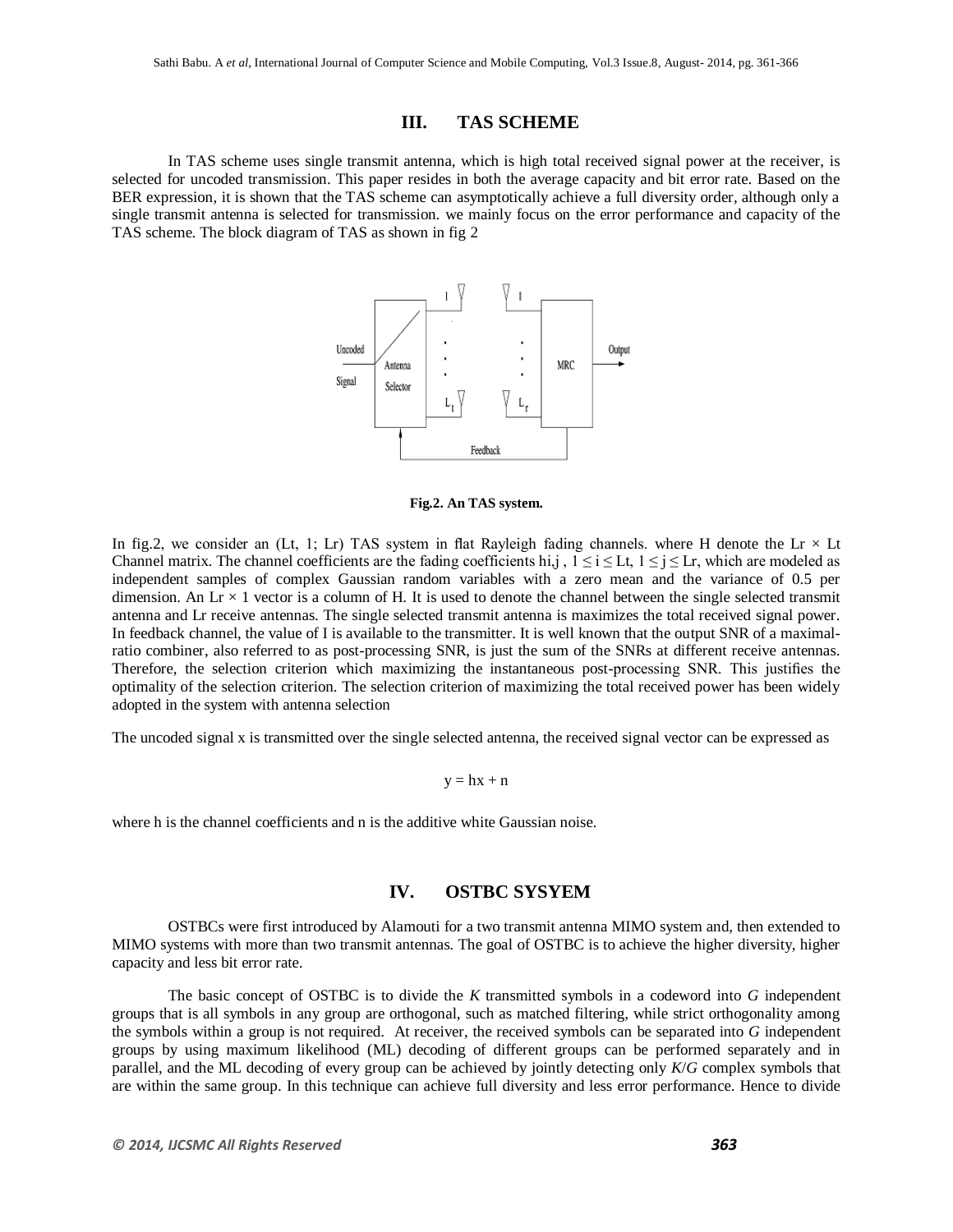the design of OSTBC into two parts, one for the decoding complexity and the other one is decoding performance or maximal symbol wise diversity of the symbols.

Let H be the channel matrix of  $N \times M$  dimensions, where M is the number of the transmit antennas and N is the number of the receive antennas. In the ideal case, each path is assumed to be statistically independent from the others. Herein, consider a transmitted vector  $x=[x1,x2,...x_m]^T$ , the vector is then transmitted via a MIMO channel characterized by the channel matrix H whose element  $h_{i,j}$  is the random Gaussian complex channel coefficient between the jth transmit and ith receive antennas with zero mean and unity variance. The received vector is given by

$$
r = Hx + n
$$

i.e.

$$
\begin{pmatrix}\n r_1 \\
r_2^* \\
r_3^* \\
r_4\n\end{pmatrix} =\n\begin{pmatrix}\n h_1 & h_2 & h_3 & h_4 \\
h_2^* & -h_1^* & h_4^* & -h_3^* \\
h_3^* & h_4^* & -h_1^* & -h_2^* \\
h_4 & h_3 & -h_2 & -h_1\n\end{pmatrix}\n\begin{pmatrix}\n x_1 \\
x_2 \\
x_3 \\
x_4\n\end{pmatrix} +\n\begin{pmatrix}\n n_1 \\
n_2^* \\
n_3^* \\
n_4\n\end{pmatrix}
$$

In the above matrix, each code block consists of 4 symbols, x1, x2, Sx3 and  $x_4$ . The symbols, x1, x2, x3, x4, are transmitted from antenna 1, 2, 3 and 4 during the first time slot. n1, n2, n3, n4 are the noises of four transmit symbols and h1, h2, h3, h4 are the channel coefficients of four transmit symbols.

In decoding step, we are using maximum likelihood (ML) technique. ML decoding is equivalent to minimizing the metric

#### $M=||R-HX||^2$

As one advantage of OSTBCs, the ML decoding can be performed by minimizing two independent metrics. The ML metric can be written into two independent functions as

$$
\arg \min_{\{x_i\}_{i=1}^4 \subset S} [f_{1,4}(x_1, x_4) + f_{2,3}(x_2, x_3)]
$$
  
= 
$$
\arg \min_{x_1, x_4 \in S} f_{1,4}(x_1, x_4) + \arg \min_{x_2, x_3 \in S} f_{2,3}(x_2, x_3)
$$

The main advantages of OSTBCs can achieve full diversity gain, simple decoding algorithm, higher capacity, less computation complexity and less bit error rate compare to TAS scheme.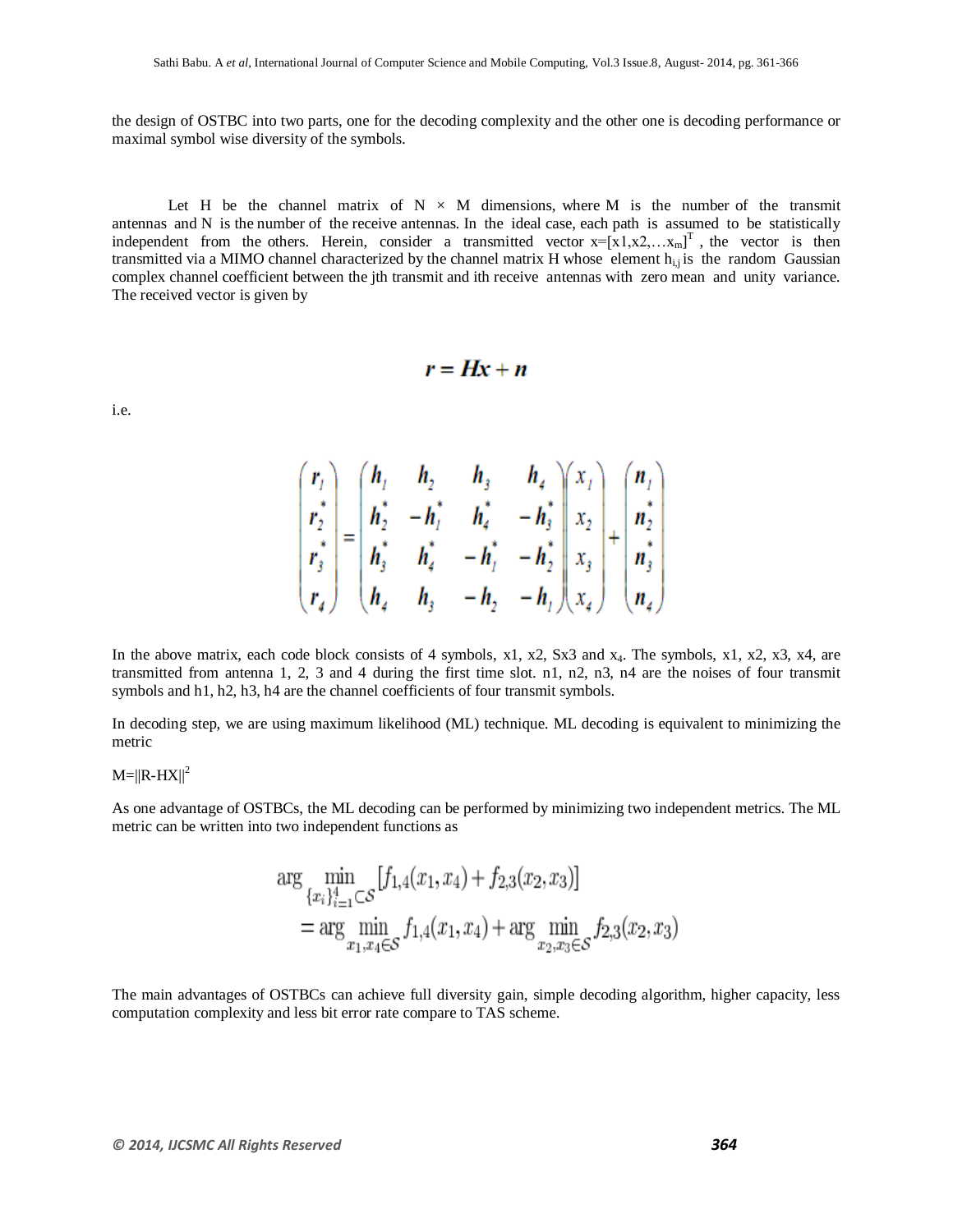#### **V. BER AND CAPACITY CALCULATION**

In an additive white Gaussian noise (AWGN) channel, the exact BER of the n-th bit in M-PAM with Gray mapping is given by

$$
P_M(\rho) = \frac{1}{\log_2 M} \sum_{n=1}^{\log_2 M} P_M(n; \rho).
$$

We derive the capacity expression for a multiuser scheduling system with TAS scheme. The capacity of the Rayleigh fading channel as shown in below

$$
C_{\rm sys} = \log_2(e)e^{1/\Omega} E_1\left(\frac{1}{\Omega}\right).
$$

The bit error rate or bit error ratio (BER) is the number of bit errors divided by the total number of transferred bits during a studied time interval. BER is a unitless performance measure, often expressed as a [percentage.](http://en.wikipedia.org/wiki/Percentage)

BER is defined as the rate at which errors occur in a transmission system. In simple form,

$$
BER = \frac{number\ of\ bits\ in\ error}{total\ number\ of\ bits\ sent}
$$

#### **VI. RESULTS**

This section describes several numerical simulation results to verify the proposed analysis. Fig. 3 shows the BER comparison between the TAS and OSTBC schemes for  $K = 2$ . It clearly shows that the 3×4 OSTBC can achieve better performance.



**Fig.3 BER performance comparison between OSTBC and TAS SS networks with multiuser diversity**

Fig. 4 shows the average Capacity comparison between OSTBC and TAS in a multiuser diversity SS system with K  $=1$ , and 3. As expected, the simulation results coincide with the analytical ones, and the multiuser diversity gain can further improve the system performance. Also, we found that the 3×4 OSTBC scheme can achieve higher capacity.